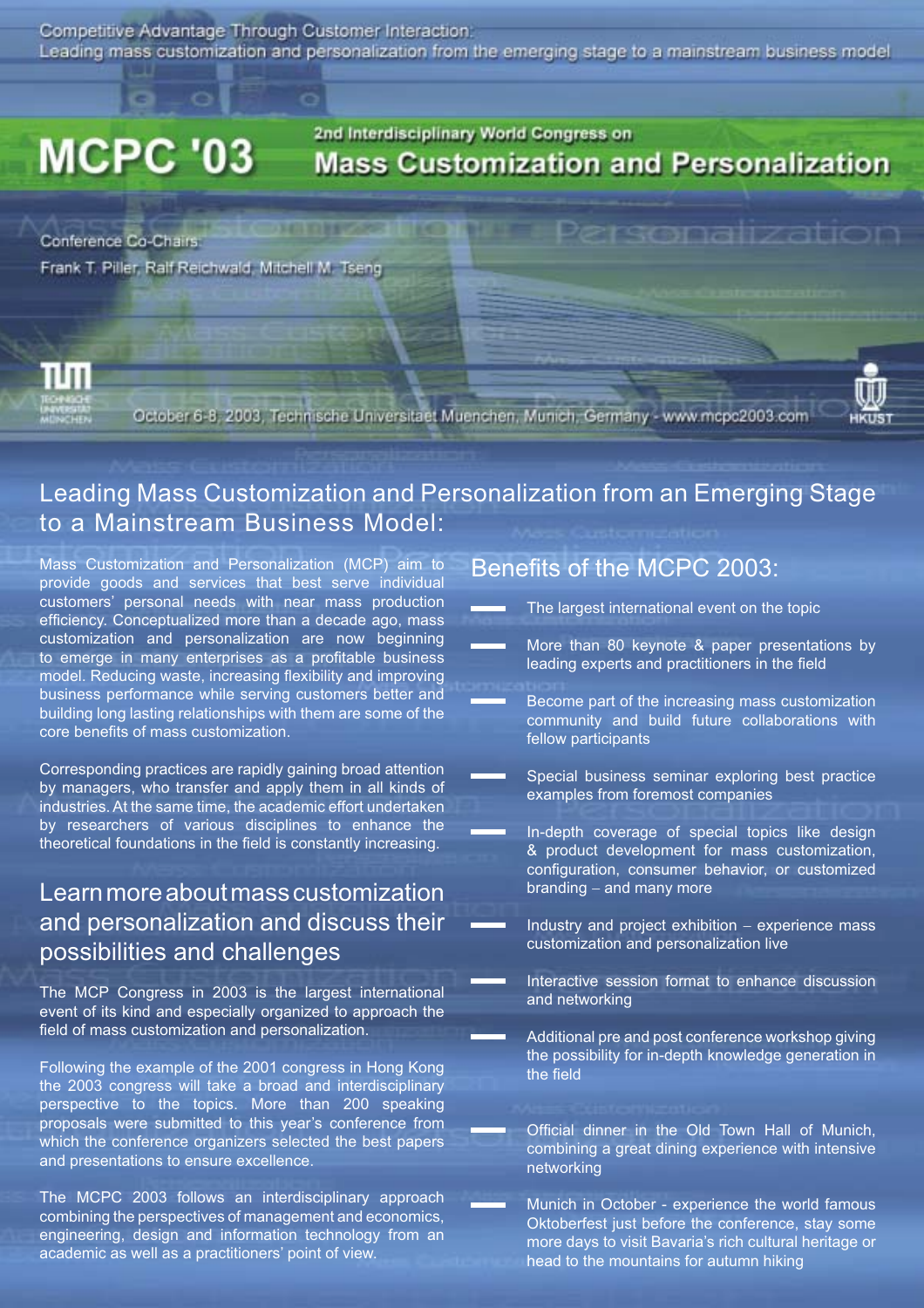# Plenary Speakers / Panelists / Track Chairs

**Jack Aaronson** CEO, The Aaronson Group, New York, USA



# **Bill Bass**

Vice President and General Manager, Sears Customer Direct and Senior Vice President E-Commerce, Lands' End, USA



#### **Dr. Claudio Boër, M.A.S., Ph.D.**  Professor and Research Director of the Institute of Industrial Technologies and Automation (ITIA), Milan, Italy



**Dr. Benedict G.C. Dellaert**  Professor and Meteor Research Chair at the Department of Marketing, Maastricht University, The **Netherlands** 



**Rebecca Duray, Ph.D.**  Professor of Management at the University of Colorado, Colorado Springs, USA



#### Innovation at the Vienna University of Economics and Business Administration, Vienna, Austria

Professor of Entrepreneurship &



#### **Dietmar Harhoff, Ph.D.**

**Dr. Nikolaus Franke**

Professor and Director of the Institute of Innovation & Technology and Entrepreneurship, Ludwigs-Maximilians-Universität München, Munich, Germany



#### **Roger J. Jiao, Ph.D.**

Assistant Professor at the School of Mechanical and Production Engineering, Nanyang Technological University, Singapore



#### **Dr. Michael Koch**

Assistant Professor for Applied Informatics in the Department of Informatics at Technische Universität München (TUM), Munich, Germany



#### **Bart MacCarthy, Ph.D.** Professor of Operations Management and Director of the Mass Customization Research Centre

(MCRC) at the University of Nottingham, UK



#### **Dr. Frank T. Piller**

Department of General and Industrial Management, TUM Business School, Technische Universität München (TUM), Munich, **Germany** 

#### **Dr. Dr. h.c. Ralf Reichwald**

Professor and Dean of the TUM Business School, Technische Universität München (TUM), Munich, **Germany** 

#### **Dr. Petra Schubert**

Professor for E-Business at the Business School of the University of Applied Sciences (FH) Basel, **Switzerland** 

#### **Ralph Seelmann-Eggebert**

Head of Mass Customization, Fraunhofer IFF Institute for Factory Operation and Automation in Magdeburg, Germany

#### **Arie Segev, Ph.D.** Professor, Operations & IT Ma-











trial Engineering and Engineering Management at the Hong Kong

Professor and Chair of Production Theory and Corporate Environmental Management, University of Duesseldorf, Germany

#### **Paul H. Zipkin, Ph.D.** The T. Austin Finch, Sr. Professor of Business at the Fuqua School of Business, Duke University, USA

**Please refer to the conference website for more speakers and updates:**

## **www.mcpc2003.com**

# Conference Tracks

#### **Customer Interaction Mechanisms and Behavior**

- consumer decision making for customization
- psychological aspects of interaction behavior
- $=$  marketing policies for MCP

#### **User Driven Innovation**

- **lead user integration**
- $=$  value creation through customer innovation
- $=$  toolkits for user innovation

#### **MCP Strategies and Economics**

- strategic frameworks and MCP taxonomies  $-$  measuring business success and financial performance
- enterprise collaborations and networks

#### **MCP Product Design**

- $=$  product design and configuration tools
- product life cycle management
- product platform and family design

#### **MCP Manufacturing and Logistics**

- $=$  flexible manufacturing technologies
- $=$  process planning and scheduling
- supply chain management

#### **MCP Information Systems**

- E- and M-commerce technology for MCP
- $=$  product configuration and CRM interfaces
- $=$  data mining and filtering

#### **Communities and Personalization in E-Commerce**

- online communities as support for MCP
- customer collaboration in product design
- recommender systems

#### **MCP and Sustainability**

- $MCP$  within different socio-economic paradigms
- environmental and social risks and opportunities
- life-cycle approaches for sustainability

#### **MCP Case Studies**

- entrepreneurial excellence in MCP
- unique management experiences and insights
- comparing various industries

#### **Sponsorship at the MCPC 2003 Sponsorship at the MCPC 2003**

creates an unique platform to network with creates an unique platform to network with industry colleagues and to meet scholars industry colleagues and to meet scholars from leading universities and research organizations while enhancing corporate identification and goodwill to a highly targeted, decision making and multiplying targeted, decision making and multiplying audience. audience. from leading universities and research organizations while enhancing corporate

Exhibition booths will be available in the Exhibition booths will be available in the conference venue. Please contact us at mcpc2003@wi.tum.de for more information mcpc2003@wi.tum.de for more information on sponsorship or call: on sponsorship or call:

Christoph Ihl at +49 / 89 / 289 24834 Christoph Ihl at +49 / 89 / 289 24834









**Mitchell Tseng, Ph.D.** Professor, Department of Indus-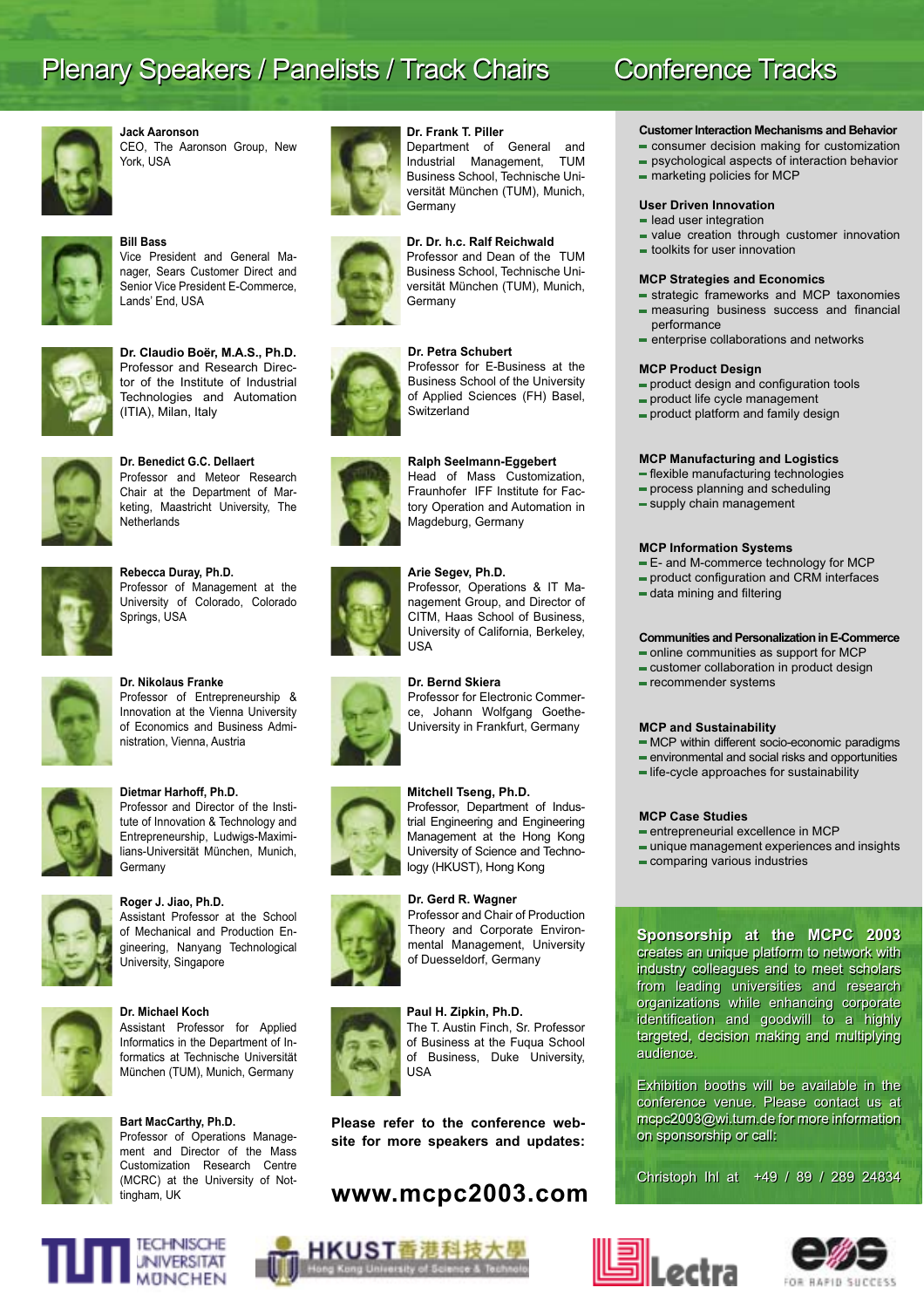| Monday, Oct. 6, 2003: TUM City Campus             |                                                                                                                         |  |  |  |
|---------------------------------------------------|-------------------------------------------------------------------------------------------------------------------------|--|--|--|
| $10:00 - 18:00$ :<br>$14:00 - 18:00$ :            | Ph.D. Seminar<br>Pre-Conference Workshop                                                                                |  |  |  |
| 14:00 - 18:30:<br>18:30 - 20:00:<br>20:00 - open: | Conference Registration<br><b>Welcome Reception</b><br>Networking & Community Dinners in Munich                         |  |  |  |
|                                                   |                                                                                                                         |  |  |  |
| $08:00 - 09:00$                                   | Tuesday, Oct. 7, 2003: TUM Garching Campus                                                                              |  |  |  |
| $09:00 - 10:00$                                   | <b>Conference Registration</b><br>Conference Opening and Introduction by the<br><b>Conference Chairs</b>                |  |  |  |
| 10:00 - 11:00                                     | <b>Opening Plenary Session:</b>                                                                                         |  |  |  |
|                                                   | Nikolaus Franke, WU Vienna:<br>From mass customization to user driven<br>innovation                                     |  |  |  |
|                                                   | Arie Segev, UC Berkeley:<br>Back to the future: Beyond Mass<br><b>Customization and Personalization</b>                 |  |  |  |
| 11:00 - 13:00                                     | Conference Stream I: Parallel Sessions                                                                                  |  |  |  |
| 13:00 - 14:00                                     | Lunch                                                                                                                   |  |  |  |
| $14:00 - 17:00$<br>17:00 - 18:30                  | Conference Streams II + III: Parallel Sessions<br>Academic Panel: Future Directions for MC<br>Research                  |  |  |  |
| 20:00 - 24:00                                     | Official Conference Dinner in the Old Town Hall<br>(Munich Marienplatz)                                                 |  |  |  |
| Wednesday, Oct. 8, 2003: TUM Garching Campus      |                                                                                                                         |  |  |  |
| 09:00 - 10:30                                     | <b>Opening Plenary Session:</b>                                                                                         |  |  |  |
|                                                   | <b>Bill Bass</b> , Sears Direct:<br>Lands' End Custom:<br>Changing the way people shop for apparel                      |  |  |  |
|                                                   | Jack Aaronson, Aaronson Group:<br>Personalized User Experiences and Customer<br>Loyalty - Best Practices                |  |  |  |
| 10:30 - 13:00                                     | Conference Stream IV: Parallel Sessions                                                                                 |  |  |  |
| 13:00 - 14:00                                     | Lunch                                                                                                                   |  |  |  |
| 14:00 - 16:00<br>16:00 - 17:00<br>17:00 - 18:00   | Conference Stream V: Parallel Sessions<br>Executive Panel: Bringing MCP into<br>Mainstream<br><b>Closing Discussion</b> |  |  |  |
| 20:00 - open                                      | "Customize your Nightlife": Our scouts will help<br>you to discover Munich by night                                     |  |  |  |
|                                                   | Thursday, Oct. 9, 2003: TUM Garching Campus                                                                             |  |  |  |

09:30 - 14:30: Post-Conference Workshops

*Please refer to the conference web site www.mcpc2003.com for updates and more details*

#### **MCP-Business Seminar: Oct. 8, 2003**

**During conference streams IV and V, a special business seminar will be held presenting best practice case studies from leading international MCP companies. Please refer to the next page for additional information.**

corpus.e **E**GERBER

# Preliminary Program **Preliminary Program** Conference Workshops

*Before and after the conference two optional workshops give conference participants the oportunity to gain in-depth insight into spezial topics of mass customization and personalization. Extra booking of the workshops is required (Fee: 120,- Euro).*

### **Pre-Conference Workshop: Why customized shoes do not always fit ...**

#### **Monday, Oct. 6, 2003, 14.00 - 18.00 : TUM City Campus**

The idea of this interactive, four-hour workshop is to give an in-depth introduction into mass customiziation by sharing and discussing the experiences of two pioneering companies of mass customization in larger detail.



**Johannes Steuerwald** from **Creo Interactive** will share experiences of launching and running a company offering customized fashion shoes on the Internet. After huge success and much media interest, the firm had to close its doors last year. The Creo case provides a fascinating insight into the full life cycle of a MC company.

J. Steuerwald



This case will be mirrored and reflected by the experiences of **Adidas**, a world leading sports goods company. Adidas has launched very successfully its "miAdidas" product range and is now scaling up this business. **Christoph Berger**, Director Mass Customization at Adidas, will discuss the Adidas MC approach, its design, marketing, supply chain, and CRM challenges.

Both cases will set the background for the interactive session of the workshop. Moderated by **Mitchell Tseng**, HKUST, and **Frank Piller**, TUM, the two cases will be brought into a larger context to co-create with the workshop participants a framework of mass customization and personalization.

#### **Post-Conference Workshop: The World's First MC Business Game**

#### **ELISA Efficient Logistics for Individualized Standard Applications**

**Thursday, Oct. 9, 2003, 9:30 - 14.30 : TUM Garching**

Business games simulate real processes of enterprises. They can help to identify and improve critical process-scenarios. New ideas of improvement can easily be evaluated by taking them into account in the next simulation. By alternating the sequences of theory and actual practice, the passive consumption of knowledge is augmented by actively generating knowledge.

The haptic business game ELISA© is the world's first organization simulation, which devotes itself to the problem of putting mass customization into practice. Seminar participants personally experience what mass customization is all about, which readjustment problems arise, what their causes are and which solutions approaches are promising. ELISA© sensitizes specialists and executives from industry to the topical subject of customized production in process-oriented control loops.

#### The number of participants is limited to 15.



The workshop is conducted by: Dipl.-Ing. **Ralph Seelmann-Eggebert** Dipl.-Ing. oec. **Benjamin Körber** Fraunhofer IFF Magdeburg



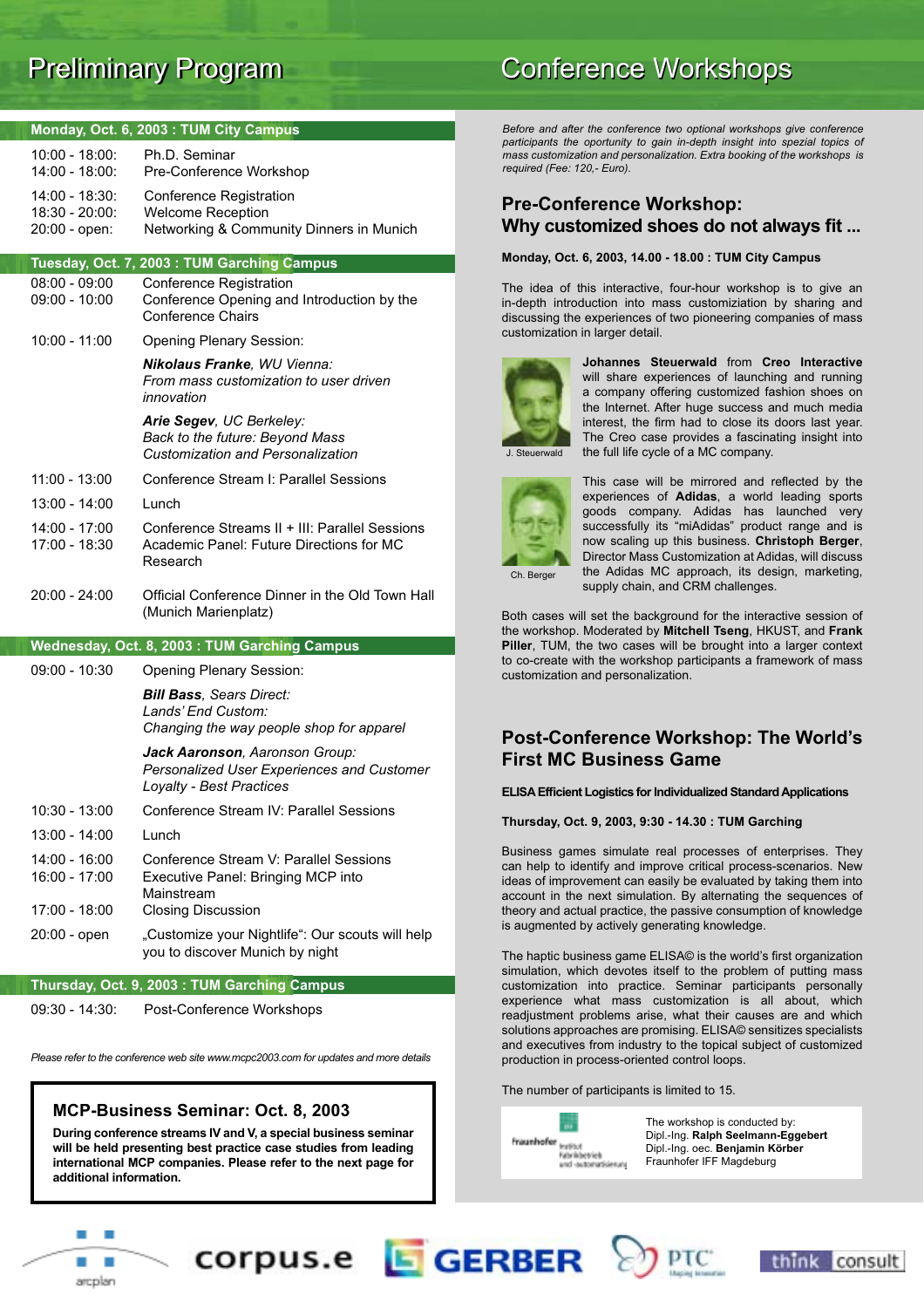# **MCPC '03**

# **Business Seminar, October 8, 2003**

The business seminar presents as part of the MCPC'03 selected case studies of leading companies in the field of mass customization & personalization and enabling technologies.

**The business seminar is included in the MCPC'03 conference fee - no extra registration required**



Technische Universitaet Muenchen, Munich, Germany - www.mcpc2003.com



Lands' End Custom: Changing the Way People Shop for Apparel



#### Vice President and General Manager, Sears Customer Direct and Senior VicePresident E-Commerce, Lands' End, **USA**

# **MC Paradigm Shifts**

Enabling Mass Customization through Laser Sintering: From R&D to Manufacturing



**Volker Junior,**  Product Management, EOS GmbH, Germany

#### Mass Customization at Dell

**Bill Bass**,



**Roland Massenet,**  Directeur du Développement, Dell Corp., France

#### Sandvik "Tailor Made": Process Control in a Globally Linked MC Production



**Ulf Henseler**  Sandvik Coromant Germany / Sweden





**Roland Hoelscher** Executive Director, Arcplan Information Services AG, Germany / USA





# **Yvonne Heinen,** Marketing and Communications Manager Europe, Gerber Technology, **Germany**

#### Mass Customization at LEGO



**Mark W. Hansen, LEGO Virtual** Billund, Denmark



**Prof. Poul K. Hansen,**  Department of Production, Aalborg University, Denmark

**17:30 Executive Panel 18:00 Plenary closing session**





**Jack Aaronson,**  CEO of New York based Aaronson Group, USA

## **MC in the Fashion Industry**

The Virtual Model as a Dual Configurator: Creating an identity and a custom product



**Louise Guay, PhD,**  Founder & CEO, My Virtual Model, Inc., Montreal, Canada

#### 3D Bodyscanner Technology - Made to Measure Solutions

**Jean-Louis Heyd**<br>Strategic Project Director Large Accounts Brands<br>& Retail, Lectra World Headquarters, France

Bodyscanning in Retail Stores -

# Innovative Business and Payment Models

**Dr.-Ing. Andreas Seidl,**<br>Managing Director, Humans Solutions GmbH,<br>Kaiserslautern, Germany

Mass Customization Techniques for Mass Production Apparel Business



Retail Challenges and Opportunities by **Michael Yee**<br>Managing Director of Esquel Enterprises Ltd,<br>Hong Kong

The Netherlands Business Services for Mass Customization



**Bas Possen,** Fouder & CEO, Possen.com, Amsterdam,



**Michael Byvoet** Founder and CEO of Bivolino.com and shirtsdotnet.com, Belgium



*As the business seminar is part of the MCPC 2003 conference streams, participants are free to choose between the seminar's sessions and parallel technical and in-depth topical presentations including, among others:*

TAPOS: an approach for deriving targets in mass customization,

**Wolf-Dieter Burkert**, Siemens Supply Chain Consulting (SCC), Germany

 $\blacksquare$  Profitable and managable product variation: engineer-to-order concept for discreet manufacturers,

**Michael Nahidi**, Director Product First Consulting, **Dr. Rupert Deger**, Vice President Strategic Accounts Central Europe, PTC - Parametric Technology, Germany / USA

Overcoming the design vs. fit paradox of women's shoes,

**Claudia Kieserling**, CEO & Founder, Selve AG, Germany

40 inventive mass customization strategies **Darrell Mann**, Director, CREAX, UK

Left foot company: the rearranged business model

**Risto Pentikäinen**, Manager Licensing, Left Foot Company, Finnland

Branding in times of mass customization: "The choice is yours!" **Gabriela Rieck**, marcie brand & image consulting, Germany

Mass customization for ski boots based on affordable 3D body scanning **Dirk Rutschmann**, CEO, corpus.e AG, Germany

 $\blacksquare$  Flexible production and supply chain systems: generating value through effective customization **Vinzenz Schwegmann**, **Gernot Strube et al.**, McKinsey & Company, Inc., Germany

A case study of MC manufacturing in health care, **Charlie Wen**, CTO, Align Technology, USA

*… and select from more than 70 other presentations on all aspects of mass customization & personalization !*